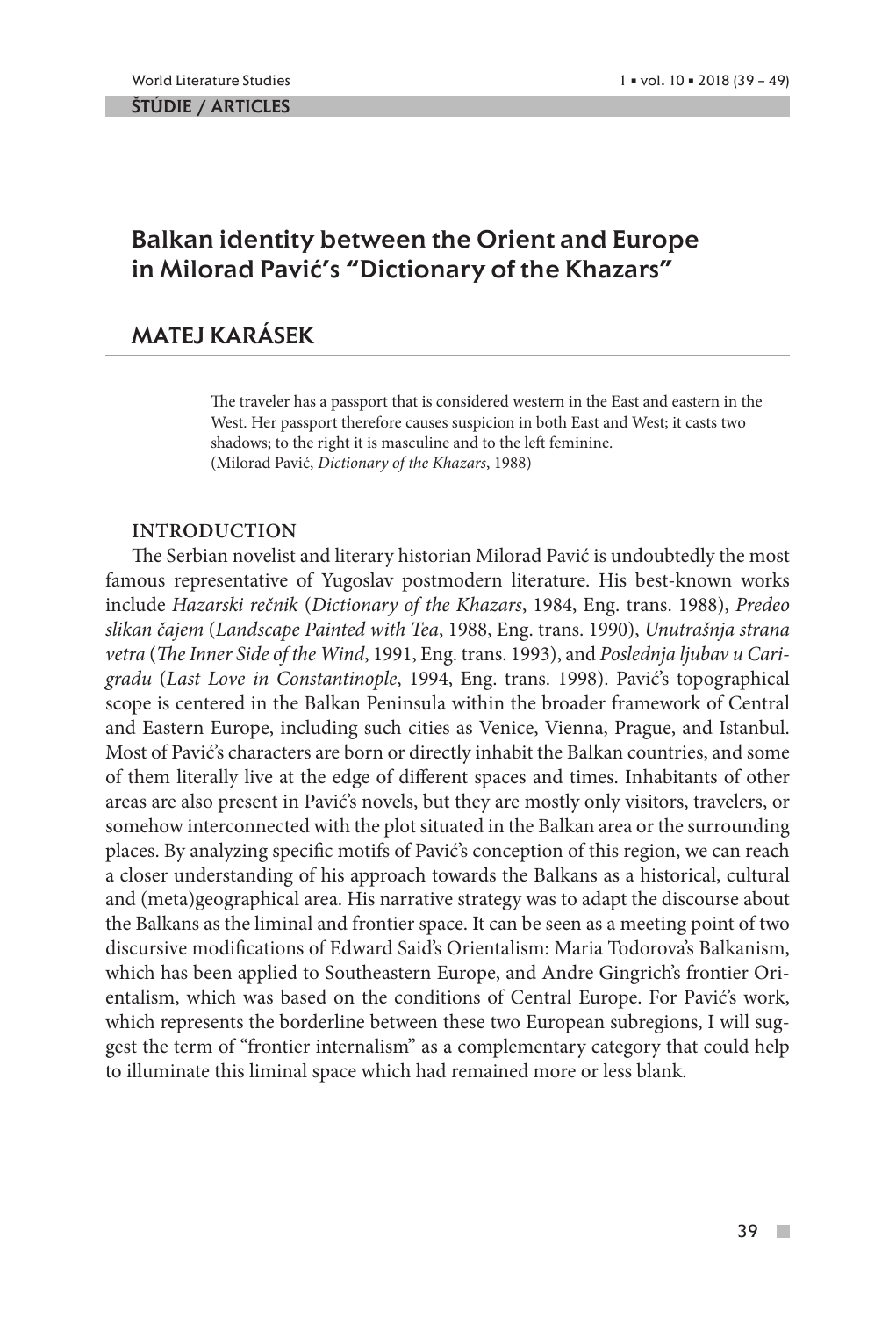### **THE THEORETICAL PERSPECTIVES OF BALKANISM AND FRONTIER ORIENTALISM**

Said's seminal *Orientalism* (1978) has inspired many scholars to develop derivative terms more accurate for their specific problems, including Maria Todorova's Balkanism. But the term "Balkan" is somehow more ambiguous than the Orient, because it cannot be clearly defined in terms of East and West. Even if we consider historical and political polarities (Rome – Constantinople; Catholicism – Orthodoxy; capitalism – socialism) the demarcation line is unclear. For many Balkan nations and their representatives in the intelligentsia, the idea of a bridge or crossroad of civilization contacts became the pattern of their self-perception. Discursively the Balkan often appears as a somehow liminal space situated between both metageographical giants of East and West, which sometimes connects and sometimes divides them. As Todorova suggests:

The metaphor is evidently premised on the endorsement of an East-West dichotomy, an essentialized opposition, an accepted fundamental difference between Orient and Occident: "The Balkan peninsula is a region of transition between Asia and Europe – between 'East' and 'West' – with their incompatible political, religious and social ideals" (2009, 59).

Todorova herself claims that Balkanism is parallel rather than analogical to Orientalism, arguing that Balkanism is an independent discourse because in contrast to the Orient there was no historical colonial presence of any Western superpower in the Balkans. Hence, we cannot apply the theoretical contribution of postcolonial and subaltern studies for the specific Balkan circumstances. Similarly, Balkanism lacks its own scientific field which would be in the service of a colonial power and would product the discursive knowledge about the area as did the Oriental studies in Western colonies (44). The Western European discourse about the Balkan as the space defined as a field of cultural, political and historical confrontation of two opposite meta-geographical categories was also adopted by the Balkan inhabitants themselves. However in this sense the Balkans are not unique and such an approach is common also for countries of Central Europe (58).

Like Todorova's Balkanism, Andre Gingrich's concept of frontier Orientalism was a product of postcolonial theory, but its diffusion within Central European studies has been more limited than Todorova's within Balkan studies. According to Gingrich, it differs from Said's conception in specific ways:

First Said's concept of "orientalism" deals primarily with British and French colonial (and with postcolonial US foreign) relations. […] Second, Said's concept does include the academic orientalism which I have left unconsidered in this text for several reasons. In central Europe, early academic orientalism of the 18th and early 19th centuries certainly did inform leading political opinions and strategies. It thereby interacted with public and folk culture which has been my focus here. […] in that sense early academic orientalism merely provided additional elite contributions to images of the "Oriental" already current in folk and public culture before the rise of nationalism (1996, 118–119).

Gingrich defines frontier Orientalism as a "relatively coherent set of metaphors and myths that reside in public and folk culture. It places the home country and its population along an adjacent territorial and military borderline which is imbued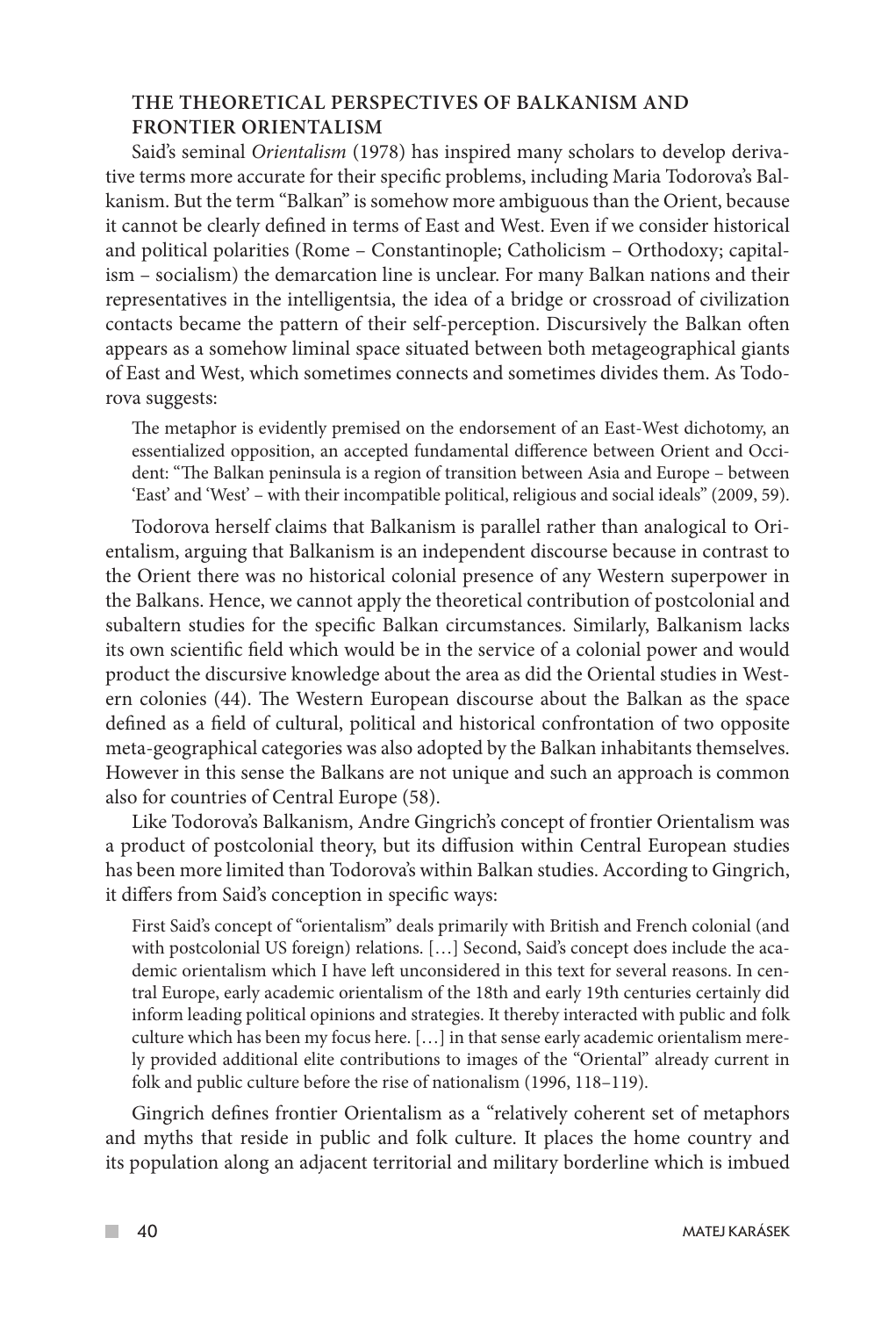with a timeless mission" (119). Within Central and Southern Europe, Gingrich distinguishes the historical presence of three types of Orientalism. The first one is so-called "enlightened" Orientalism, which appeared in European, particularly German, music or literature. The second was "classical" Orientalism, locally consumed in its English, French or Italian versions. Both of these types were intended for the elites who were constructing and at the same time "consuming" this discourse. Frontier Orientalism represents a distinct branch characterized by important constructive role of elements from both elite and folk culture (121). Gingrich adds that this sort of Orientalism is not present in all parts of Europe (only in those parts which had direct borders with "Orientals") nor in North America (120).

Milorad Pavić's approach to the Balkans as a boundary between the Orient and Europe is connected to both Todorova's Balkanism and Gingrich's frontier Orientalism. However, I would propose the term "frontier internalism" as a more effective instrument to describe Pavić's narrative method. In order to explain the term, it is necessary to mention complementary concepts associated with the postcolonial discussion about the Balkans. The literary theoretician Vesna Goldsworthy (1998) claims that the West colonizes the Balkan area in the sense of an "imagined colonization" or "imperialism of imagination". According to her, the West draws from the Balkans the resources for its imagination, literature, art, pop-culture and entertainment industry. The Balkans is a constructed scene where exotic adventures full of bloody and horrifying performances take place. Although Pavić was not an author belonging to either the horror or adventure genre, he filled his "Balkan scene" with exotic figures, environments and situations. In many aspects Pavić had "borrowed" the Balkan scene stereotypically designed by the Western imagination to situate his own stories. The process of such adaptation of Western discourse of Balkanism could be explained with the help of the Bulgarian historian Alexander Kiossev who introduced the concept of "self-colonizing cultures". According to Kiossev (1993) these cultures copy the Western cultural patterns even if they are not directly subjected to colonial oppression. The trauma of colonization of the mind is caused by the location "in a liminal space, neither developed nor underdeveloped, neither learned nor wholly ignorant, in the process of becoming mature Europeans" (Kuus quoted in Obad 2008, 19). In this sense Balkan people are perceived as "incomplete Europeans" (Čolović 2008, 5).

Accordingly, the Western discourse about the Balkans as the liminal frontier was (in the sense of Kiossev's "self-colonisation") internalized by the Balkan inhabitants themselves and became a significant pillar of their identity. As Todorova asserts: "For many Balkan nations and their representatives from the intelligentsia, the idea of a bridge or crossroad of civilization contacts became the pattern of their self-perception" (58). Consequently, this internalized pattern became the constitutive part of the ways that Balkan cultural elites and representatives refer to their countries and outwardly present Balkan cultural specifics to the rest of the world. This presentation is based on a specific self-exoticizing narrative manner founded on the emphasis of an adapted attitude towards the Balkans which is considered as a suitable stage for exotic scenes.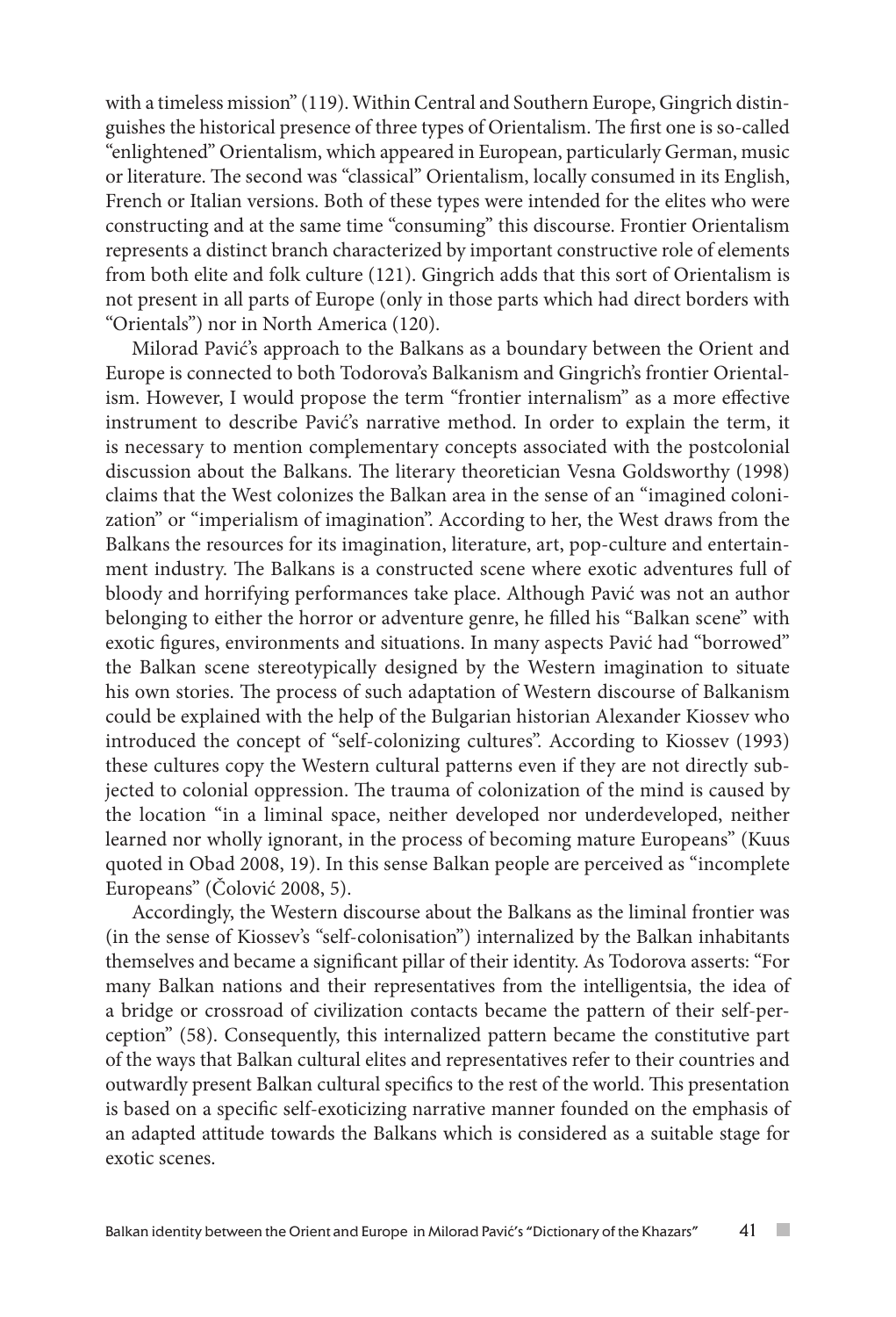In short, by the term "frontier internalism" I understand two mutually complementary meanings. Firstly, the term refers to the fact that the Balkanism and the Western discourse about the Balkans as a liminal area became *internalized* by Balkan inhabitants themselves and consequently it refers to a specific narrative that they developed from their special (meta)geographical position. Pavić is the exemplary representative of this kind of literal narration, which could possibly make the insufficiently discovered and liminal world *within* the frontier more visible.

#### **THE POSTMODERN (META)GEOGRAPHY OF DREAMS**

Pavić's point of view regarding the position of the Balkans vis-à-vis the frontier is ambivalent. The lives and mutual relationships of Pavić's characters are not limited by their relationship to the political and historical frontiers. However, the plots of his novels are contextualized to the concrete historical circumstances, which often remain only a backdrop that does not necessarily affect the interactions and relations between figures. While the conditions of the story are historical and political, the behavior of the characters is largely situational. As we can see in the *Dictionary of the Khazars*, the modus operandi of his figures is parallel to rather than dependent on the historical reality. Pavić's conception of the relationship between historical circumstances and actors settled in the frontier area, corresponds to the historical reality in a surprisingly authentic way. Pavić does not follow the approach which Gingrich calls "the one-dimensional tale of bloodshed and war" (1996, 110). The actions of Pavić's heroes are not a matter of political, ethnical or religious identity, but a matter of situational advantage. They act in similar manner as the peasants and city dwellers mentioned by Gingrich, who did not hesitate to flee from the Habsburg monarchy to areas controlled by Ottomans in order to avoid the burden imposed by their own Austrian rulers (Prickler quoted in Gingrich 1996, 110).

Pavić's most successful novel internationally, *Dictionary of the Khazars*, is not primarily set along the Danube or even within the Balkans. Its main topic is the religious conversion of the extinct nation of the Khazars in the 8th or 9th century, and it is divided into three books which represent fictional Christian, Muslim and Jewish sources about this conversion. Each "source" represents a different narrative about the circumstances of conversion in order to convince the readers that Khazars accepted the Christian, Muslim or Jewish religion respectively. The structure of novel lacks any chronology and actors enter the plot from various historical times. Amongst them there are also 20th century scientists (with the background of all three Abrahamic religions) who unsuccessfully try to discover to which religion Khazars actually converted. Vital collaboration and communication between representatives of various cultural backgrounds appears as the fundamental element in Pavić's search for Balkan identity. Pavić's conception apparently does not fit to the popular one-dimensional tale set of myths summarily called as *antemurale christianitatis* myths. This term (literally "bulwark of Christianity") designates the belief that the historical role of a certain nation was to guard the Christianity against Muslim aggressors. This discourse became the constitutive part of national identity of some (not only) Balkan nations (Čolović 2008, 13). Pavić did not perceive the Balkan as a space behind the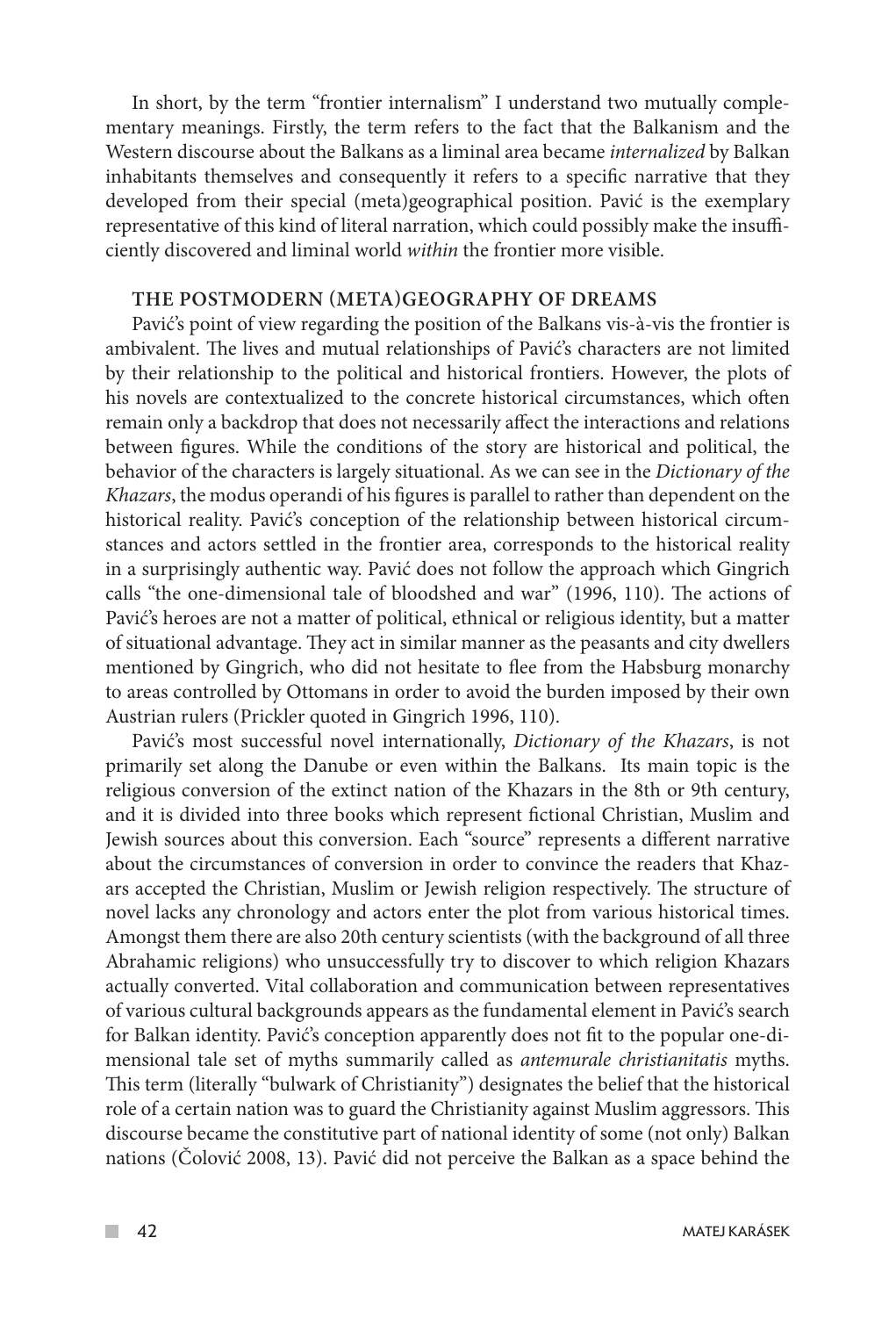frontier, but as the frontier itself. The kingdom of the Khazars, standing on the crossroad and sphere of interest of three great civilizations (Christian, Muslim and Jewish) is an allegory for the Yugoslavia or the Balkans.

The Danube plays the crucial role as the meta-geographic Balkan frontier. According to the generally recognized thesis of the Serbian geographer Jovan Cvijić (1865–1927), the Balkan Peninsula is located south-east of the Danube and south of the Sava River (Jezernik 1998, 14). Despite the fact that the Danube as a borderline should reduce the polysemic potential of the Balkans and ensure the strict geographic neutrality of the term, in the collective representations the Danube remains the point of division of two qualitatively opposite metageographic dichotomies. The symbolical position of Danube is well illustrated by the 19th century British traveler John Fraser, who noticed in his traveling diary a following memory about the crossing of Danube towards the Balkans: "It was like running from life to the arms of death. I just could not stop thinking about Charon and the river Styx" (Hodgson 1991, 15). The Danube has a significant position also in Pavić's prose, but this role, like Pavić's understanding of the Balkans, is ambiguous. The Danube is "one of four heavenly rivers – symbolizing the allegorical level in the Bible" (1998, 85) and at the same time it is (similarly to the Balkans) a liminal space which connects actors from historical cultural areas (especially the Ottoman and Habsburg Empires) and could be at the same time the borderline and the point of struggle between different civilizations.

In *Dictionary of the Khazars*, the banks of the Danube represent the scene of the battle between the Ottomans and Habsburgs. At this place the multireligious trio of "dream hunters" (the Christian Avram Branković, the Muslim Jusuf Masudi and the Jewish Samuel Cohen) finish their mundane pilgrimage. The denying of chronology, dreaming-like (dis)continuity of time, and interchangeability of time and space are very remarkable parts of Pavić's narrative strategy. As a member of the Branković family "which distinguish[ed] themselves in military battle on the border of two centuries and two states – the Hungarian and the Turkish," Avram Branković typically adapts his actions according to a particular situation: "It has been said ever since that the Brankoviches of Erdély count in Tzintzar, lie in Walachian, are silent in Greek, sing hymns in Russian, are cleverest in Turkish, and speak their mother tongue – Serbian – only when they intend to kill" (1988, 25). Branković serves as a commander in Austrian-Turkish wars and is also hired as a diplomat, working for the English envoy in Constantinople. During the Turkish attack on the Austrian position, Branković is killed by the Jew Cohen, who is fighting in the Ottoman army. When Branković dies, he is also accompanied by his servant, the Anatolian Muslim Jusuf Masudi. The concept of the *Dictionary of the Khazars*, where particular stories are narrated in three different ways (Christian, Muslim and Jewish sources on the Khazar question), is an analogy to the discrepancies between the vivid everyday life microhistories and historical "one-dimensional" tale narrative, formulated by general public discourse.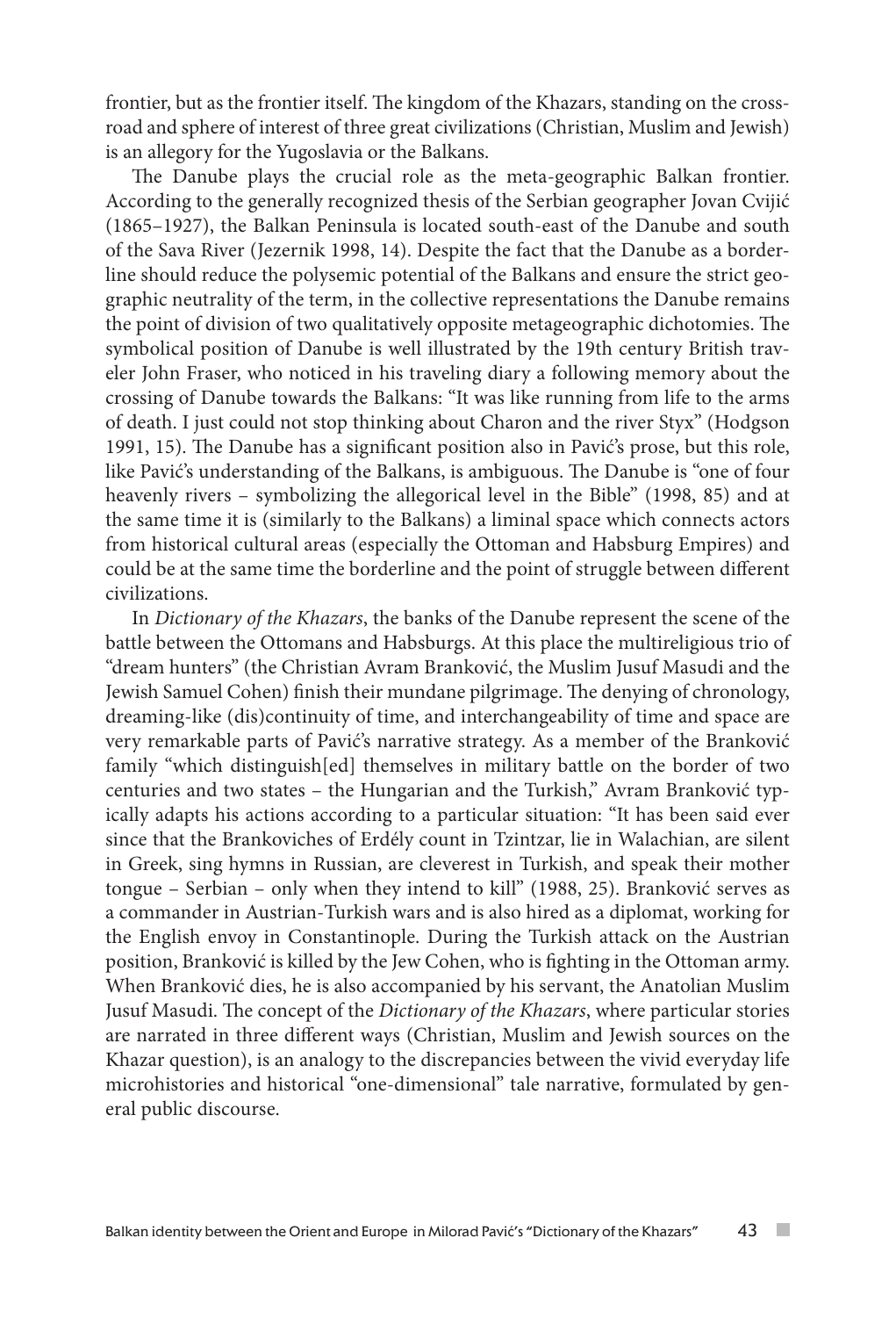#### **FRONTIER, LIMINALITY AND THE FOLK TRADITION MOTIFS**

The motifs of Balkan folklore and the oral tradition are very frequent in Pavić's prose. Pavić borrows the magical matter from the traditional folk imagination, superstitions and magic practices, and the application of magical motifs has multiple effects. Firstly, by integrating magical powers and supernatural beings like devils, witches, ghosts, *Moras* or vampires, Pavić draws the specific atmosphere of the places where his stories are situated. Consequently, by integrating the liminal beings that stand between two worlds (e. g. those of life and death) Pavić also accents the liminality and ambiguity of the Balkan area and its inhabitants. Moreover, even a whole country or ethnic group could be portrayed as the community standing on the threshold between the ordinary and the numinous as is the case with Branković in the *Dictionary of the Khazars*: "he fought in Walachia, where, Satan claimed, every man is born a poet, lives like a thief, and dies a vampire" (125). Later in the book Pavić writes: "Namely, it was said that she had been Mora as a girl, became a witch when she married, and after her death would be a vampire for three years. Not everybody believed this third part, because it was held that vampires were most often Turks, less often Greeks, and never Jews" (269). Pavić's literary vision is a unique synthesis of his own imagination with matter from traditional sources, as in the case of the story from the Hungarian-Romanian border region:

One night in Gyüla, Father came across an enormous snowman seated on the hole of the latrine. He struck him with the lantern, killed him, and went to dinner. Dinner was cabbage soup with boar meat. He tasted the soup and, all of a sudden – plop! – his head fell into the bowl. He kissed his own image sticking out of the bowl and drowned in the cabbage soup. Right there before our very eyes, before we realized what was happening. To this day I recall that while he was drowning in the soup he acted as though he were embracing a woman, put his arms around the wooden bowl as if he were holding not a boar but the head of another being. In short, we buried him as if we were wrenching him from someone's powerful embrace… And we threw his boot into the Muresul so that he would not become a vampire (51).

However, Pavić does not only borrow from folklore but, in particular occasions, "pretends" that he offers the folk material and somehow creates a literal "pseudo-folklore". Pavić refers to folk music (e. g. folk story song about the relationship between Lady Ephrosinia Luccari and Count Dracula or gusle songs about Avram Branković) or to folk legends about ascetic hermits (e. g. the entry "Stylite") and saints (85, 101).

Mythological and folk fairytale patterns are also evident in the way how the place determines the destiny of the hero. In Slavic fairytales the spatial change causes the change of the hero's destiny (Bocánová 2017, 266–267). As Sanja Bošković claims on the account of the Slavic folklore elements in Pavić's work, the change of location of certain object causes a change in its destiny and that will influence the sacred structure of the universe. The consequential anxiety is reflected in our dreams (2002– 2003, 353). Sensual irrationality and at the same time the mystical wisdom combined with a certain kind of "holy madness" become a typical feature of Pavić's characters. His figures are psychologically ambiguous and contrary, but not in the sense of the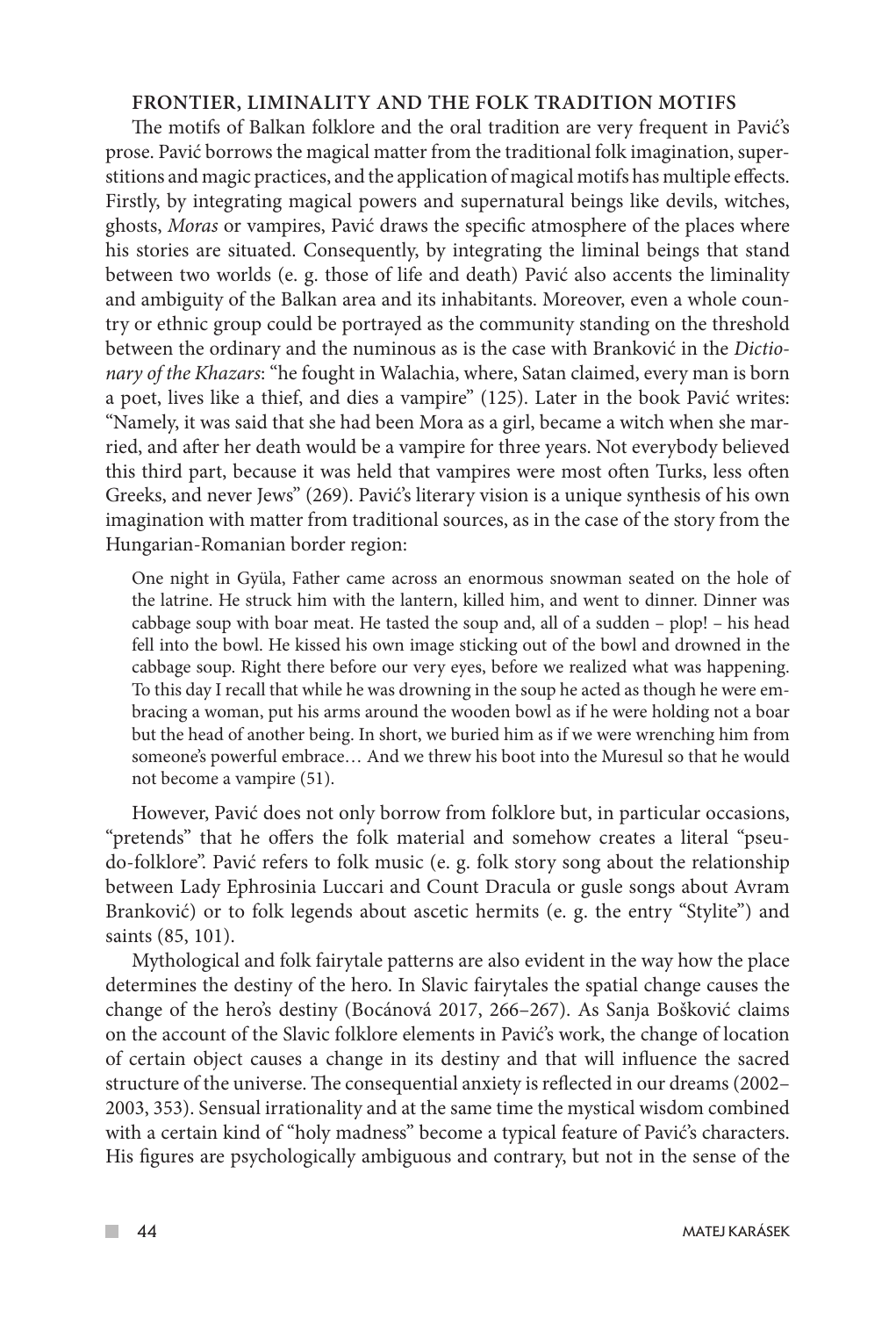binary opposite trickster archetype that includes positive-negative dichotomy in the same character. Perhaps all his figures appear as people who are able to pronounce deep and profound existential wisdom and subsequently act or speak in a purely foolish, entirely absurd and comic way. In this sense Pavić's characters are reminiscent of the legendary smart-foolish and dignified-comic Turkish Sufi Nasreddin Hodja. Nasreddin Hodja is a popular figure in folktales and literature especially in the Middle East, Central Asia, India and the Balkans, but we can also spot the presence of the Nasreddin Hodja narrative tradition in wider geographical scope (see Sabatos 2016). Despite the fact that there is no evidence of Pavić's direct inspiration by Nasreddin's character, I assume that Nasreddin Hodja is a proper archetype that could define the common fundamentals of Pavić's figures. Nasreddin Hodja crosses the frontier that divides socially conformist behavior from exotic eccentricity and, at the same time, as a folklore and literary motif, crosses the frontiers of the Orient, Balkans and Europe, like the characters in Pavić's stories.

## **THE POLEMIC ON BALKAN QUESTION AND PAVIĆ'S QUEST FOR IDENTITY**

In one of the most influential Western interpretations of Pavić's work, Andrew Wachtel has read the *Dictionary of the Khazars* as Pavić's postmodern project of the philosophical demolition of Yugoslavia. Wachtel argues that the *Dictionary* is an ultimate challenge to the legacy of Ivo Andrić's *The Bridge on the Drina* (1945). While Andrić implied the hope that microhistories, nationalist micronarratives and differences can be bridged, history can be demystified, and it is possible to find a common truth, that would satisfy and unite all fractions, Pavić's *Dictionary* is anti-Yugoslav and denies any possibility to build a unifying truth (638). According to Wachtel, Pavić suggests that there is no chance to bridge three mutually incompatible narratives and thus he contributed philosophically to the break-down of Yugoslavia. Referring to the Yugoslav writer Danilo Kiš, Wachtel claims that the relativism is corollary to nationalism and thus Pavić's relativistic postmodern perspective is in fact nationalist (635).

When journalists asked Pavić to explain the *Dictionary of the Khazars*, he pointed to the universality of his novel and claimed that it was about "how the nation looks when it stands between great ideologies but does not belong to any of them" (638). In response to this, Andrew Wachtel states:

In the context of the time, most Yugoslav readers would probably have felt that the 'nation' to which Pavić was referring was Yugoslavia, not Serbia. Following this line of reasoning, they would have seen the book as an attempt to revisite one of the central post-1948 Yugoslav obsessions: the possibility of finding the unique place for itself as a land between, but not part of, East and West (refigured in the post-war period as the capitalist countries of NATO and the Soviet Union and its Warsaw pact allies) (638).

Some of Wachtel's viewpoints have been criticized by Tatjana Aleksić, who argues that Wachtel wrongly understands the postmodernism as the continuation of Modernist tradition. She also cites Yugoslavian writers who were postmodernists but not nationalists (2009, 87 and 100). Wachtel's interpretation of the *Dictionary* as a book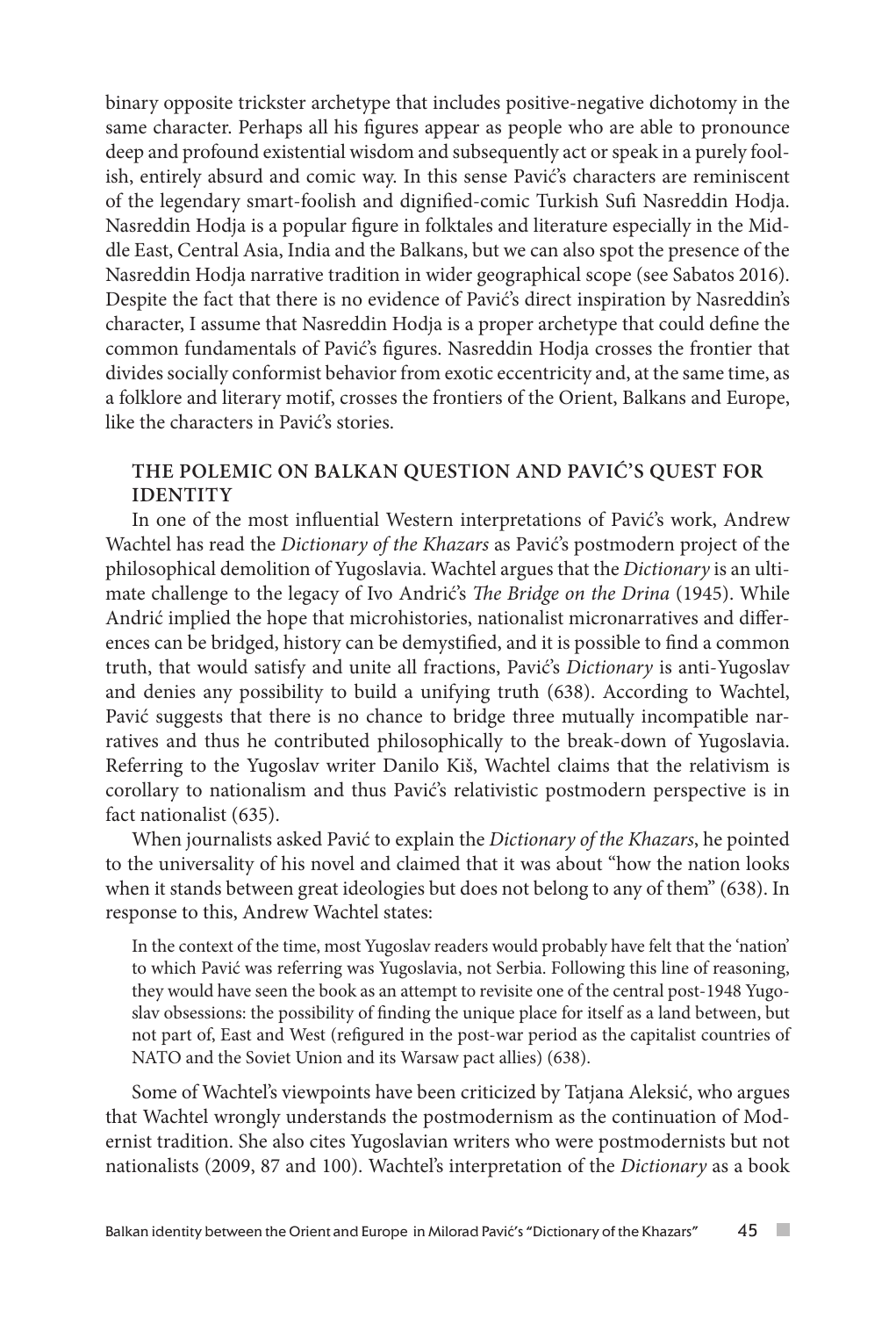which advocates the fragmentation of Yugoslavia is not fully convincing, because in all three versions of the narrative about the Khazars' conversion, Pavić's figures do not mutually interact in an exclusionary manner. If the *Dictionary* is a literary representation of postmodern relativism and perspectivism, then why does Pavić not privilege one perspective above another? Exclusionary tendencies are hinted at in the particular narratives that are constructed according to the religious affiliation of those who interpreted the "sources" to Khazar question. These interpretations of "sources" remain politically motivated construction of nationalist "one-dimensional" national building myth. From this angle it is possible to read the *Dictionary* quite contrary to Wachtel: not as nationalist apologetic but as a critique of nationalism. While the political aspect of Pavić's work cannot be denied, the powers that aim at the fragmentation (or so called "Balkanization") of Yugoslavia seem to be external rather than internal in Pavić's understanding.

Yugoslavia (as by extension, the Balkans) is defined in Pavić's conception as a multicultural and liminal entity which is discursively constructed and as a space where the political ambitions of the surrounding superpowers from the West and East encounter each other. Even if we can accept postmodernism as the continuation of modernity and consequently accept that Pavić represented a certain kind of postmodern nationalism, his tendencies projected onto the *Dictionary* do not appear in the form of "traditional" ethnically based nationalism (as the product of so called modernity). In Pavić's conception the quasi-nationalistic tensions do not primarily appear between particular nations but rather between great and small formations of nations or civilizations. The hostility within the formations of small nations seems to be the result of outwardly implemented new cultural, economical or political paradigms as we could analogically see in the story of the Khazars who were fragmented due to new religions which were substituted for the original religion of this small nation. The Khazar society was not divided till the time of proselytizing missions of three contesting religions:

Take this as a powerful and ultimate warning, my lord, as the greatest words of wisdom! Have nothing to do with things that involve the three worlds of Islam, Christianity, and Judaism here on earth, so that we may have nothing to do with their underworlds. For those who hate one another are not the problem in this world. They always resemble one another. Enemies are always the same, or become so with time, for they could not be enemies otherwise. It is those who actually differ among themselves who pose the greatest danger. They long to meet one another, because their differences do not bother them. And they are the worst. We and our enemies will combine forces to fight those who allow us to differ from them and do not let this difference disturb their sleep; we will destroy them in one fell swoop from three sides… (52)

From this point of view, we could understand the new religion in the *Dictionary of the Khazars* as an allegory for nationalism, which replaced the previous era of Khazar unity without emphasizing differences within their empire.

Pavić, as a scholar well-grounded in history, was undoubtedly aware of the fact that nationalism was brought to the Balkans as a strategic tool for weakening the Ottoman Empire. The Great Powers provided massive financial and political support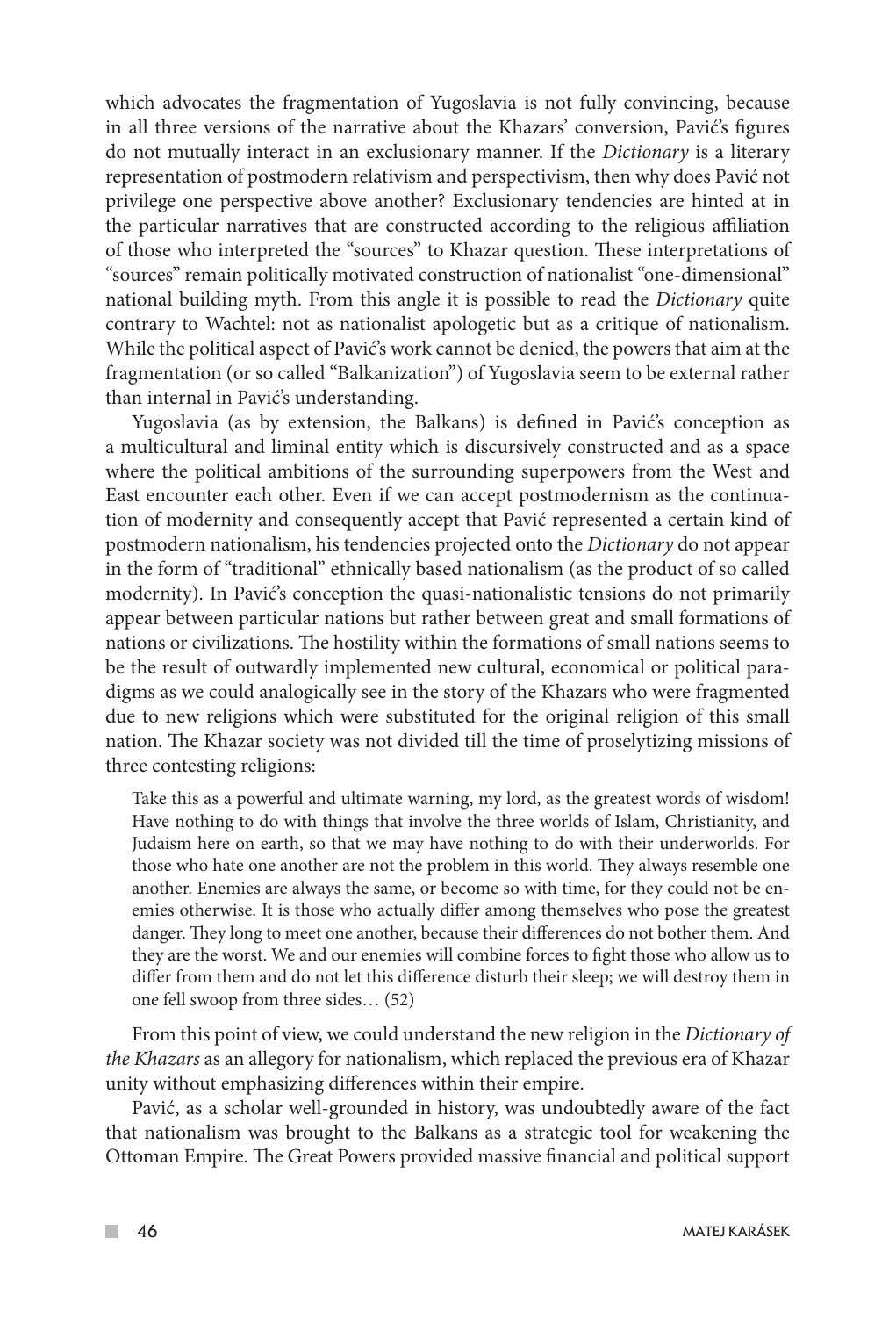for the national emancipation of Balkan nations (Karakasidou 2002, 577) and every superpower had its favorite amongst the Balkan nations beginning in the first third of the 19th century (Todorova 2009, 137). Many academics claim external influences as the primary source of nationalism, and Westernization as the cause of Balkanization (see Jezernik 2007, Buchowski 2006). Pavić's blaming of the West for the nationalism and consequent Balkanization of Yugoslavia is evident in one of the final scenes of the *Dictionary*, when a four-year-old Belgian boy shoots and kills Dr. Muawia at the moment when he is going to show his Jewish colleague Dr. Schultz the historical documents which could definitely reveal the truth about the Khazar conversion. If the Khazars are really a metaphoric representation of Yugoslavia, then due to the fatal intervention of a young Westerner, all fractions were left in the nationalist dreaming about their own relativist version of historical micronarratives, without any possibility of uncovering a mutually compatible and unifying truth.

However, Pavić does not represent a clearly "agnostic" position: the ultimate truth that moderates the differences and connects various narratives (and where the dreams of every human being meet) exists and is symbolized through the body of Adam Cadmon. We can reduce the meaning of the *Dictionary* to a merely political manifest only when we ignore the frequency and richness of the symbols from several religious and mystic traditions (that often principally jump over the boundaries of established collective religious categories). The message of the *Dictionary* has also a theological level: the truth exists, yet it is not immanent but transcendental. As we could see in the stories of "dream hunters" who were collecting human dreams to put together the picture of Adam Cadmon's body, or in the stories of the scientists representing three great civilizations and collecting facts to discover the full truth about the history of Khazar question, one can discover this ultimate truth only through death. The inclusion and unification of various elements into the coherent picture could result in the sacred quality of object also at the mundane level. This approach was applied not only to Yugoslavia, but to the entire Balkans. The dialogue of traditions and intercultural collaboration seems to be essential for Pavić's perception of the region's cultural and historical heritage, and determinative for his quest of Balkan identity.

#### **CONCLUSION**

It is difficult to interpret Milorad Pavić's work through a single theoretical approach. In my interpretation of his work, Pavić considers the Balkans as a liminal frontier area and deals with the stereotypes that are connected to them by intentionally emphasizing the Otherness and exoticism ascribes to the Balkan peoples. In Pavić's stories the wars against the Turks play only the role of the historical condition without additional attitudes towards the Ottomans or reproductions of Serbian nationalist myths. Although Pavić used motifs from folk culture, they are not derived from antagonism against the Turks (even though Serbian folk material is rich in this sense). Pavić does not reproduce the "frontier Orientalism" narrative, either from the perspective of developing the folk/public discourse or as the representative of an elite culture. The gap (or frontier) between those who Orientalize and those who are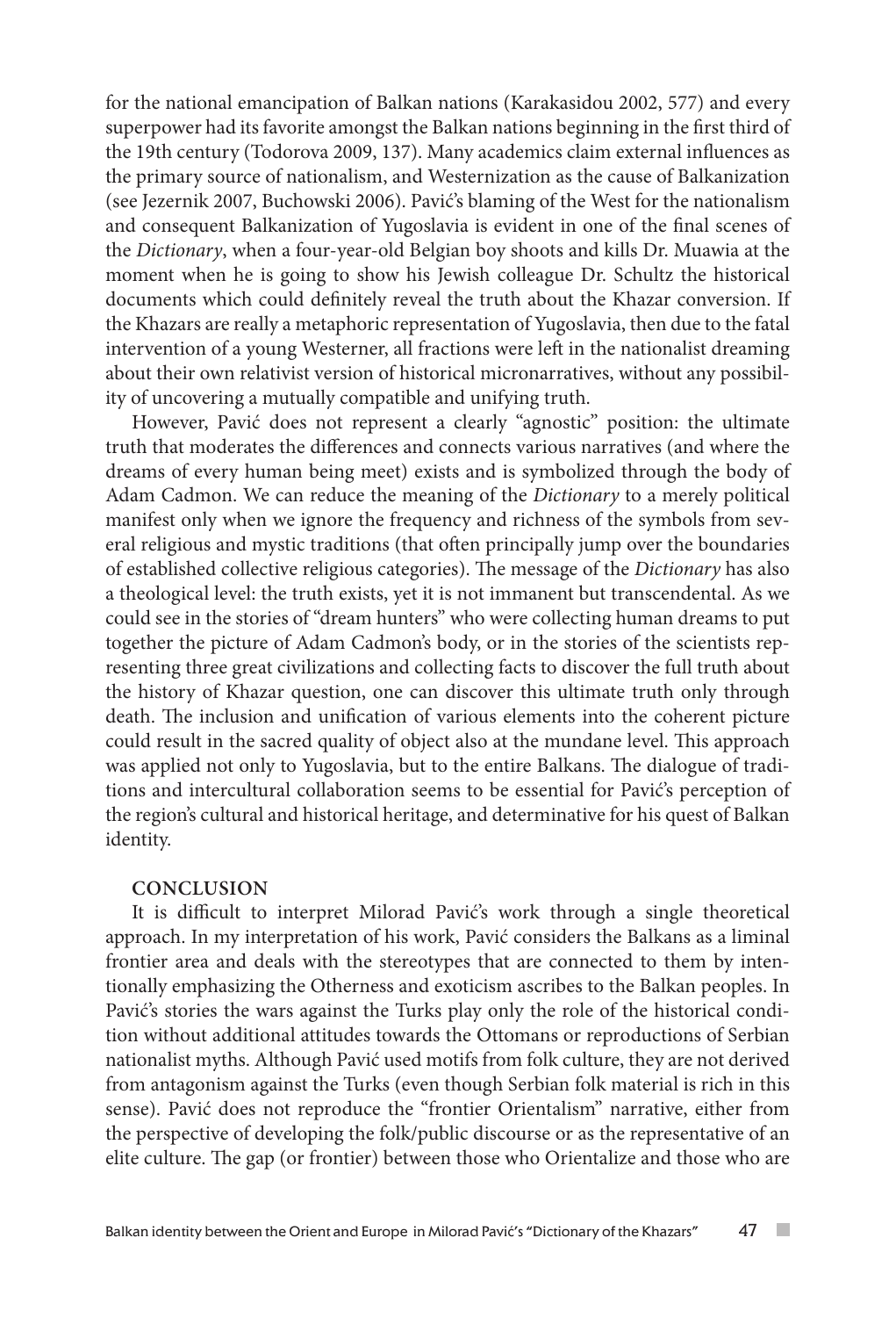Orientalized is not as narrow as it seems, and the complementary term of "frontier internalism" can be applied to this area.

#### LITERATURE

- Allcock, John Antonia Young. 1991. *Black Lambs and Grey Falcons: Woman Travellers in the Balkans.* Bradford: University of Bradford Press.
- Aleksić, Tatjana. 2009. "National Definition through Postmodern Fragmentation: Milorad Pavić's *Dictionary of the Khazars.*" *Slavic and East European Journal* 53: 86–104.
- Bocánová, Martina. 2017. "Spôsoby rozprávania o priestore a symbolika priestorových kategórií v slovenskom folklóre na príklade slovenskej čarovnej rozprávky." In *Jazyk a kultúra v slovanských súvislostiach: Zo slovanskej etnolingvistiky*, ed. by Katarína Žeňuchová – Maria Kitanova – Peter Žeňuch, 261–270. Bratislava: Sofia.
- Bošković, Sanja. 2002–2003. "Les éléments du folklore slave dans la littérature contemporaine serbe: Milorad Pavić, *Le Dictionnaire khazar*." *Revue des études slaves* 74: 353–362.
- Buchowski, Michal. 2006. "The Specter of Orientalism in Europe: From exotic Other to stigmatized Brother." *Anthropological Quarterly* 79, 3: 463-482.
- Čolović, Ivan. 2008. *Balkan teror kulture: Ogledi o političkej antropologiji*. Beograd: Biblioteka XX vek.
- Dorovský, Ivan. 2003. "Některé zvláštnosti postmodernismu v srbské literatuře." In *Zborník prací brněnské univerzity* X, 6: 39–46.
- Dudková, Jana. 2008. *Balkán alebo metafora Srbský film 90. rokov.* Bratislava: VEDA, vydavateľstvo SAV.
- Gingrich, Andre. 1996. "Frontier Myths of Orientalism: The Muslim World in Public and Popular Cultures of Central Europe." In *Mediterranean Ethnological Summer School,* ed. by Bojan Baskar – Borut Brumen, 99–127. Piran: Institut za multikulturne raziskave.
- Gingrich, Andre. 2015. "The Nearby Frontier: Structural Analyses of Myths of Orientalism." *Diogenes* 60: 2, 60–66.
- Goldsworthy, Vesna. 1998. *Inventing Ruritania: The Imperialism of the Imagination*. New Haven: Yale University Press.
- Hodgson, John. 1991. "Edith Durham, Traveler and Publicist." In *Black Lambs and Grey Falcons: Woman Travellers in the Balkans.* ed. by John B. Allcock and Antonia Young, 9–23. Bradford: Bradford University Press.
- Jezernik, Božidar. 1998. *Dežela kjer je vse narobe: Prispevki k etnologiji Balkana.* Ljubljana: Znanstveno in publicistično središče.
- Jezernik, Božidar. 2007. "Europeanisation of the Balkans as the Cause of its Balkanisation." In *Europe and its Others: Notes on the Balkans*, ed. by Božidar Jezernik – Rajko Muršic – Alenka Bartulović, 11–27. Ljubljana: Oddelek za Etnologijo in Kulturno Antropologijo.
- Karakasidou, Anastazia. 2002. "The Burden of the Balkans." *Anthropological Quarterly* 75, 3: 575−589.

Kiossev, Alexander. 1999. "Notes on Self-colonising Cultures." In *After the Wall: Art and Culture in Post-Communist Europe*, ed. by Bojana Pejic, 114–118. Stockholm: Moderna Museet.

- Obad, Orlanda. 2008. "The European Union from the Postcolonial Perspective: Can the Periphery ever Approach the Centre?" *Studia Ethnologica Croatica* 20, 1: 9–21.
- Pavić, Milorad. 1988. *Dictionary of the Khazars*. New York: Alfred A. Knopf, Inc.
- Sabatos, Charles. 2016. "Nasreddin Hodja's foolish wisdom: Slavic literary adaptations of a Turkish folk hero." *World Literature Studies* 8: 35–46.
- Said, Edward. 1978. *Orientalism*. New York: Pantheon.
- Todorova, Maria. 2009. *Imagining the Balkans*. Oxford: Oxford University Press.
- Wachtel, Andrew. 1997. "Postmodernism as Nighmare: Milorad Pavić's Literary Demiliton of Yugoslavia." *Slavic and East European Journal* 41: 627–644.